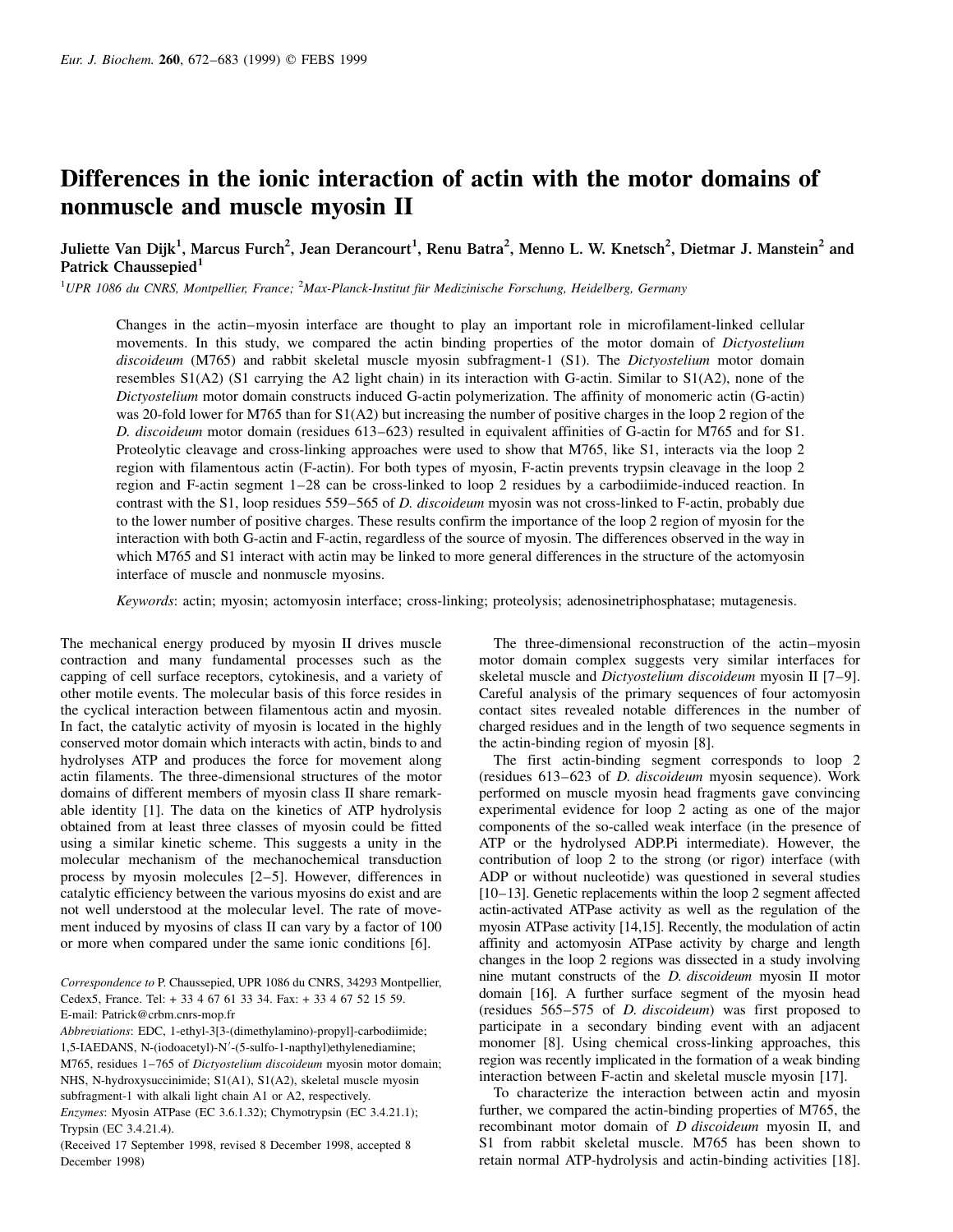Additionally, construct M761-2R was used in this study. M761-2R, which has the regulatory domain replaced by two  $\alpha$ -actinin repeats, moves actin at similar rates as the full length motor domain (M864) in an in vitro motility system [19]. Skeletal muscle myosin S1 was produced by the chymotryptic cleavage of muscle myosin at residue 840. Depending on the nature of the alkali light chain, two S1 isoforms, S1(A1) and S1(A2), can be obtained. These two isoenzymes are characterized by different ATPase activities at low ionic strength [20], different efficiencies in in vitro motility assays [21], and in muscle fibres [22]. They also display large differences in their capability to induce polymerization of monomeric actin [23,24].

Using spectroscopic measurements in combination with proteolytic and chemical cross-linking experiments, this study reveals that the ability of a myosin to bind to G-actin and to F-actin depends on the number of charges present in loop 2. It is also shown that besides the differences at the interface between actin subdomain 1 and myosin loop 2, nonmuscle and muscle myosin display significant differences in other ionic contacts with filamentous actin.

#### MATERIALS AND METHODS

#### Materials

Trypsin, 1-(3-dimethylaminopropyl)-3-ethylcarbodiimide (EDC), N-hydroxy-succinimide (NHS), N-(iodoacetyl)-N'-(5-sulfo-1napthyl)ethylenediamine (1,5-IAEDANS), ADP, thrombin from human plasma (200  $\text{U} \cdot \text{mg}^{-1}$ ), antipolyhistidine and antirabbit and antimouse IgG antibodies labelled with peroxidase were purchased from Sigma.  $\alpha$ -Chymotrypsin, V-8 protease and sodium vanadate were from Worthington Biochemicals, ICN Biomedicals and Aldrich, respectively. NaF,  $BeSO<sub>4</sub>$  and  $AlCl<sub>3</sub>$ were from Merck. ATP, soybean trypsin inhibitor, endoproteinase Arg-C, and subtilisin were obtained from Boehringer Mannheim. PD-10 columns and Sephacryl 200 were supplied by Pharmacia. All other chemicals were of analytical grade.

# Preparation of proteins

Rabbit skeletal myosin was prepared as described by Offer et al. [25]. S1 was obtained by chymotryptic digestion of myosin filaments [26]. Both isoforms S1(A1) and S1(A2) were separated by ion exchange chromatography as described previously [24].

Rabbit skeletal F-actin was prepared from acetone powder and further purified by two cycles of polymerization/depolymerization [27]. G-actin was equilibrated in buffer  $G_{50}$  (5 mm Hepes, 0.1 mm CaCl<sub>2</sub>, 50  $\mu$ M ATP, pH 8.0). Subtilisin-actin was generated by proteolysis of G-actin with subtilisin for 15 min at an enzyme/substrate weight ratio of 1 : 2000. The digestion was stopped with 4 mm phenylmethanesulfonyl fluoride. Polymerization of cleaved and uncleaved actin was achieved by the addition of 0.1 m KCl, 2 mm MgCl<sub>2</sub> for 1-2 h at 25 °C. Protein concentrations were determined spectrophotometrically using extinction coefficients of  $A^{1\%}$ <sub>280nm</sub> = 5.7 cm<sup>-1</sup> for myosin, 7.5  $\text{cm}^{-1}$  for S1 and 11.0  $\text{cm}^{-1}$  for actin. The molecular masses used were 500 kDa, 115 kDa and 42 kDa for myosin, S1 and actin, respectively.

M765 and M761-2R derivatives were engineered, expressed in D. discoideum and purified as described by Manstein and Hunt [28] and Anson et al. [19], respectively. M761(0/-3)-2R was created by PCR-directed mutagenesis of M761-2R. The molecular masses used were 88 kDa for M765, M765(8/+4), and M765(11/+6) and 115 kDa for the constructs with the two  $\alpha$ -actinin repeats, M761-2R and M761(0/-3)-2R. Protein concentrations of M765 constructs were estimated according to Bradford [29].

# Modification of actin by 1,5-IAEDANS

F-actin (in 50 mm Hepes, 100 mm KCl, 5 mm  $MgCl<sub>2</sub>$ , pH 7.0) was incubated for 1 h at 20  $^{\circ}$ C with a 10-fold molar excess of 1,5-IAEDANS. The reaction was stopped by 50 mm 2-mercaptoethanol. After ultracentrifugation at  $380000 g$  for 15 min, F-actin was depolymerized in  $G_{50}$  buffer and purified on a PD-10 column equilibrated with buffer  $G_{50}$  as described previously [24]. The extent of labelling was determined by using a molar extinction coefficient of  $E_{335nm} = 6200 \text{ m}^{-1} \text{ cm}^{-1}$ .

#### Proteolytic digestions

Digestions of myosin motor domains by Arg-C, V8, trypsin and chymotrypsin were carried out at  $25^{\circ}$ C with  $20 \mu M$  S1 in 10 mm Hepes (pH 8.0) with a protease to motor domain weight ratio of  $1:50$  in the presence or in the absence of  $40 \mu M$ F-actin. Alternatively, digestions were performed after a 15-min incubation with 2 mm ADP alone or in the presence of 10 mm NaF and 2 mm BeSO<sub>4</sub> to form ADP.BeF<sub>x</sub>, 10 mm NaF and 2 mm AlCl<sub>3</sub> to form ADP.Al $F_4$ <sup>-</sup> and 2 mm VO<sub>4</sub><sup>3-</sup> (stock solution prepared according to Goodno [30]) to form  $ADP.VO<sub>4</sub><sup>3-</sup>$  complexes bound to the myosin motor domain. For digestions in the presence of ATP, 20 mm nucleotide was added to the mixture prior to the protease. The proteolysis reaction was stopped after 20 min by incubating an aliquot of each reaction mixture with 3 vols of boiling Laemmli's buffer [31]. The results of the proteolysis were visualized by gel electrophoresis.

M765 trypsin derivatives were produced at  $25^{\circ}$ C in 10 mm Hepes (pH 8.0) by reaction of 50  $\mu$ m M765 or M765(8/+4) with trypsin at an enzyme to substrate weight ratio of 1 : 50. The proteolytic reaction was stopped by the addition of a twofold excess of soybean trypsin inhibitor over trypsin after 20 or 45 min for M765(8/+4) and M765, respectively.

#### Binding experiments

The interaction between motor domains and 1,5-IAEDANS-Gactin was studied at 20  $^{\circ}$ C in buffer G<sub>50</sub> (under nonpolymerizing conditions) using the increase in the polarization of the IAEDANS chromophore induced by the formation of G-actinmotor domain complex. Data were recorded after each consecutive addition of motor domain derivatives to a solution containing  $2 \mu M$  1,5-IAEDANS-G-actin. The binding curves were computed using the software Graphpad Prism<sup>TM</sup> and calculation of the dissociation constants was performed assuming one binding site, using the equation:

$$
Y = Y_0 + Y_m[u-(u^2-x/p)^{-2}]
$$

in which  $Y$  is the polarization for a chosen motor domain concentration  $(x)$ ,  $Y_0$  and  $Y_m$ , the polarization of G-actin alone and totally saturated by motor domain, respectively, and:

$$
u = (x + K_d + p)/2p
$$

with  $K_d$ , the dissociation constant and p, the initial IAEDANS $-$ G-actin concentration.

#### Cross-linking of M765 derivatives to actin derivatives

F-actin, IAEDANS–F-actin or subtilisin-F-actin in cross-linking buffer (30 mm Mops, 2.5 mm MgCl<sub>2</sub>, pH 7.0 at 25 °C) was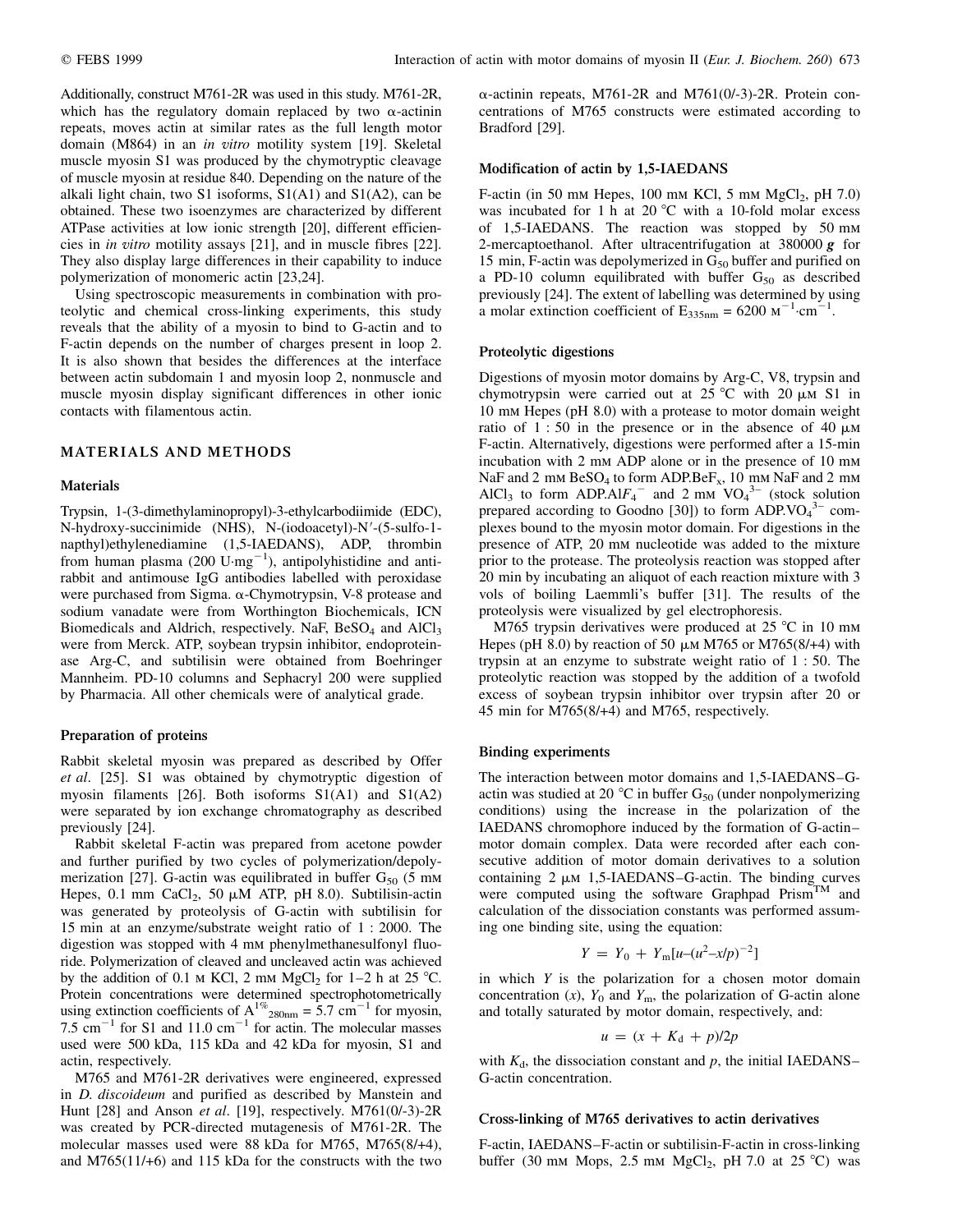mixed with M765 or its tryptic  $(68-16.5/15.5 \text{ kDa})$ -M765 derivative at an actin to M765 ratio of 3 : 1. The cross-linking reaction was initiated by addition of 15 mm NHS and EDC (freshly dissolved in the cross-linking buffer). For time course analysis, reactions were terminated at the times indicated by the addition of Laemmli's buffer and the content of the reaction mixture was analysed by SDS/PAGE. For proteolytic analysis of the cross-linked actin±M765 complexes, cross-linking reactions were stopped after 20 min by the addition of 50 mm 2-mercaptoethanol and 200 mm glycine.

Alternatively, cross-linking reactions were conducted using a two-step process to protect the integrity of M765 for measurements of the ATPase activities of cross-linked actin-M765 complexes. First, 60  $\mu$ m actin in cross-linking buffer was activated by 20 mm EDC in the presence of 50 mm NHS for 15 min at 25  $\degree$ C. The activation was stopped by the addition of 50 mm 2-mercaptoethanol and the cross-linking reaction was initiated by the addition of 10  $\mu$ m M765 (final actin concentration 30  $\mu$ m). After 30 s or 60 s, an aliquot was withdrawn and either mixed with 2 vols boiling Laemmli's buffer for SDS/PAGE analysis or quenched by the addition of 200 mm glycine for  $Mg^{2+}$ -ATPase measurements. The amount of noncross-linked M765 was estimated by gel scanning.

Cross-linking reactions between G-actin  $(8 \mu M)$  and M765 (8  $\mu$ m) were performed in buffer G<sub>50</sub> at 10 °C to avoid uncontrolled polymerization of the G-actin-M765 complexes. Cross-linking reactions were initiated by adding 2.5 mm NHS and EDC and the samples were withdrawn from the crosslinking mixtures after 45 min for SDS/PAGE. In all experiments, NHS and EDC were freshly dissolved in the appropriate buffer.

# Proteolytic cleavage of the cross-linked actin-M765 complexes

In order to digest the covalent actin-M765 complexes by thrombin, noncross-linked M765 was first eliminated from the reaction mixture by the addition of an equal volume of dissociating buffer (100 mm Tris,  $1.5$  m NaCl,  $10$  mm MgCl<sub>2</sub>, 20 mm NaPPi, 10 mm ATP, pH 8.0) followed by centrifugation for 15 min at 380 000  $g$  and 4 °C. The covalent complexes present in the pellet were depolymerized for 30 min at  $0^{\circ}$ C in 0.6 m KI, 20 mm Tris, 2 mm EDTA, 0.5 mm ATP, pH 8.0 and subjected to three sonications of 1 min each at a frequency of 20 kHz in a Microson cell disruptor (model XL 2005; ). The sample was passed through a PD-10 column against EDTAcontaining buffer (4 mm Hepes, 1 mm EDTA, 0.5 mm ATP, pH 8.0) and concentrated in an Amicon Cell (PM30 membrane) and treated with thrombin at a complex to protease weight ratio

of 1 : 30 for 20 min at 25  $^{\circ}$ C. The digestion was stopped by the addition to 3 vols of boiling Laemmli's buffer, at the times indicated.

### SDS/PAGE and Western blot analysis

Gel electrophoresis was performed as described by Laemmli [31] using 4-18% gradient acrylamide gels. Densitometric analysis of the Coomassie blue-stained gels was carried out with a Shimadzu CS 930 high-resolution gel scanner equipped with a computerized integrator. Western blot analysis using rabbit polyclonal antibodies directed against M765 or mouse monoclonal antipolyhistidine tag was performed as described [32].

#### Spectral measurements

Light scattering and fluorescence polarization measurements were carried out on a Kontron SFM 25 spectrofluorimeter or an SLM Aminco thermostated at  $25^{\circ}$ C. Prior to the measurements, all samples and buffers were passed through a  $0.45$ - $\mu$ m Millipore filter. Light scattering intensity was monitored at  $90^{\circ}$  to the incident light at a wavelength of 400 nm. Fluorescence polarization measurements were monitored at 467 nm with the excitation wavelength at 360 nm.

#### Sequence analysis

N-terminal sequence determination of the different proteolytic fragments was achieved after gel electrophoresis and electrotransfer of the fragments onto a poly-vinylidene difluoride membrane. The membrane was then subjected to N-terminal sequencing using a Perkin-Elmer Procise 492 sequencer operated according to the manufacturer's pulsed liquid program.

#### ATPase measurements

ATPase activity of G-actin-M765 complexes  $(8 \mu M)$  was estimated at 25  $\degree$ C as described [33,34] by following the change of intrinsic fluorescence during the reaction performed in buffer G (5 mm Hepes,  $0.1$  mm CaCl<sub>2</sub>, pH 8.0). The solution was excited at 300 nm and tryptophan fluorescence was monitored at 336 nm. The reaction was initiated by the addition of 20  $\mu$ M ATP.

The F-actin-activated  $Mg^{2+}$ -ATPase activity was measured at 25 °C in 50 mm Tris, 2.5 mm MgCl<sub>2</sub>, 10 mm KCl, pH 8.0 in the presence of 2 mm ATP. The values obtained are the means of two to four independent determinations. The amount of  $P_i$ liberated was evaluated colorimetrically as described [35].

#### 642 624 840 SGAQAGEEGGGGKKGGKKK  $S<sub>1</sub>$ 623 613 765 TAG NDPNIASRAKK M765  $623$ 613 765 TAG NDPNIGKKGARGKKGRAQK  $M765(8/+4)$ 623 765 613 TAG NDPNIGKKGARGKKGKKGRAQK  $M765(11/+6)$ 623 761 NDPNIASRAKK M761-2R 623 613 761  $M761(0/-3)-2R$ NDPNIASGSSI

different myosin motor domains. The myosin motor domain of rabbit skeletal muscle (S1) and D discoideum (M765) as well as the four mutant M765 constructs are represented. All myosins from D. discoideum have a C-terminal tag [Ala-Leu- $(His)_8$ ]. The last two constructs are fused to two  $\alpha$ -actinin repeats (R, residues 264-505 of D. discoideum  $\alpha$ -actinin) via a linker (Leu-Gly-Ser). The amino acid sequences of loop 2 are indicated in the boxes. The naming of the mutant motor domain constructs are as in Furch et al. [16] with the changes in length and charge indicated in parenthesis.

Fig. 1. Schematic representation of the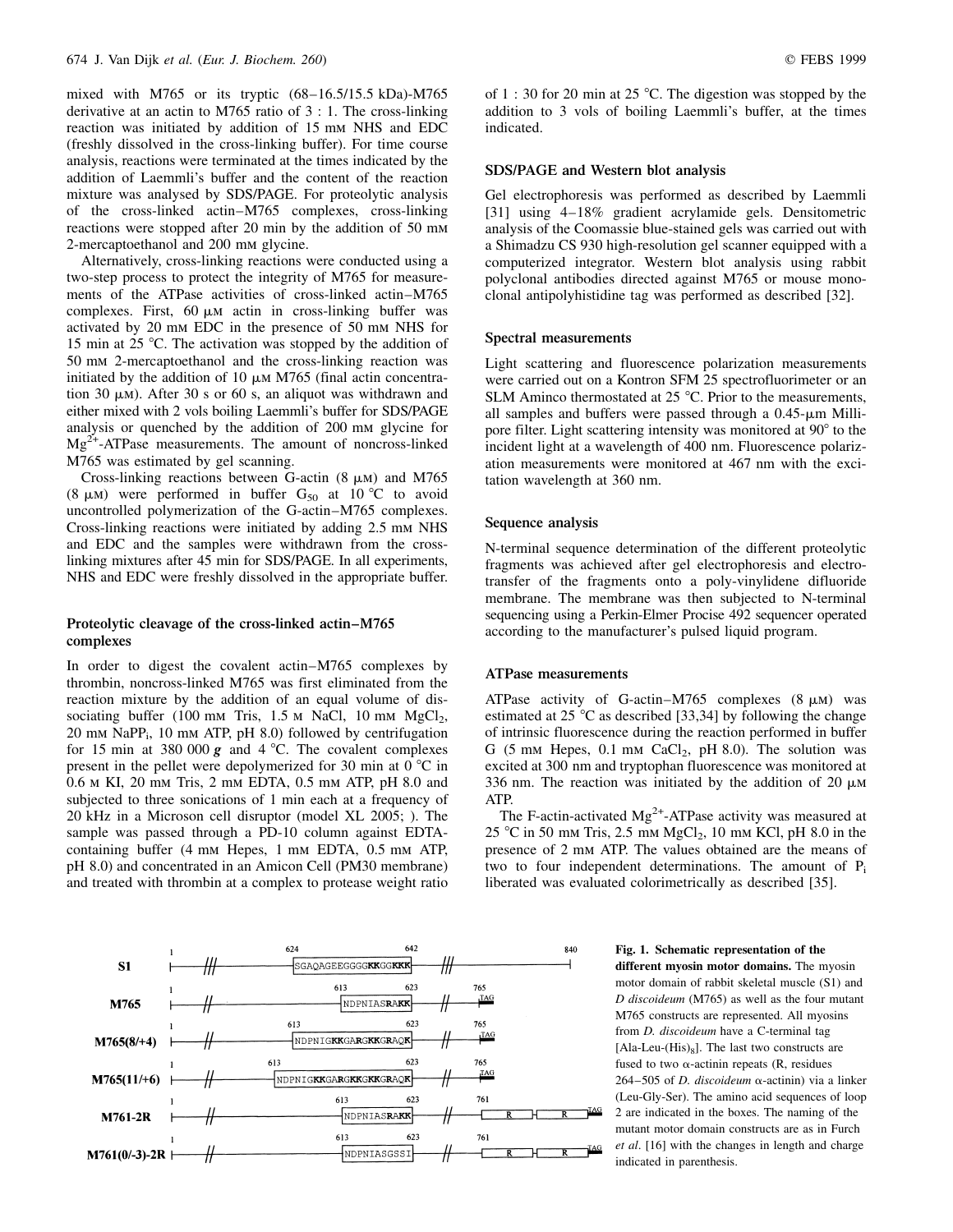#### RESULTS

The actin binding properties of S1 isoforms, S1(A1) and S1(A2) were compared with those of five *D. discoideum* myosin II motor domain constructs (Fig. 1). The D. discoideum mutant constructs M765(8/+4) and M765(11/+6) differ from wild-type M765 by the introduction of four and six additional positivelycharged residues in loop 2 (residues  $613-623$ ), respectively. M761-2R corresponds to the first 761 residues of D. discoideum myosin II fused to two  $\alpha$ -actinin repeats via a tripeptide linker (Leu-Gly-Ser) and M761(0/-3)-2R is a similar construct in which the positively-charged residues of loop 2 have been replaced by uncharged residues. The addition of two  $\alpha$ -actinin repeats to the *D. discoideum* myosin II motor domain produces a molecular motor with actin motility properties that are similar to or greater than those of the native myosin [19]. All D. discoideum constructs contain a histidine tag at their C-termini to allow purification by Ni-chelate-chromatography [16].

# Interaction of the myosin motor domain with monomeric actin

Muscle myosin and S1 derivatives are known to bind strongly to G-actin and to induce its polymerization in low salt buffer (buffer  $G_{50}$ ). It was reported however, that  $S1(A1)$  can induce G-actin polymerization at a much lower protein concentration



Fig. 2. Effect of M765 constructs on G-actin polymerization. Polymerization of the G-actin-motor domain complexes was monitored by following the changes in light scattering (A) or polarization (B) as described in Materials and methods. A solution of 8  $\mu$ M IAEDANS-G-actin in buffer G<sub>50</sub> was equilibrated at 25 °C and 8  $\mu$ m S1(A<sub>1</sub>), S1(A<sub>2</sub>), M765 or M765(11/+6) and  $2 \text{ mm } MgCl<sub>2</sub>$  was added. Maximum dilution of the samples induced by addition of motor domain was less than 10%.

than S1(A2) [23,24]. To compare the polymerization properties of M765 with those of S1 isoforms, we followed the changes in light scattering of G-actin upon addition of either M765 or S1 derivatives (Fig. 2A). Polymerization of  $8 \mu M$  G-actin in the presence of 8  $\mu$ m S1(A1) at 25 °C in buffer G<sub>50</sub> was characterized by a short stationary phase followed by a slow increase of the scattered light as described previously [24]. Complete polymerization of the sample, at maximum light scattering, was confirmed by the presence of only trace amounts of protein in the supernatant after ultracentrifugation of the solution (not shown). As expected at this protein concentration, addition of S1(A2) did not significantly change the value of light scattering of the solution and did not induce G-actin polymerization unless salt, such as  $MgCl<sub>2</sub>$ , was added (Fig. 2A, dashed line). Like S1(A2), none of the M765 constructs induced actin polymerization in the absence of salt, regardless of the number of charges present in the loop 2 segment (Fig. 2A, dotted and solid lines). Differences in scattering intensity, observed upon addition of S1 derivatives, were probably due to differences in the intrinsic scattering of individual S1 samples. Addition of  $MgCl<sub>2</sub>$  always lead to a more rapid increase of light scattering in the presence of M765 derivatives than with S1(A2). This faster polymerization may reflect a more efficient stabilization of the nascent actin filament by M765.

The failure of the recombinant *D. discoideum* motor domains to induce actin polymerization is not due to their inability to bind to G-actin, as the addition of both M765 and M765(11/+6) to 1,5-IAEDANS–G-actin is followed by a rapid enhancement of the fluorescence polarization (Fig. 2B). This behaviour is similar to that observed with S1(A2). In these three cases, the polarization value of the actin–S1 complex was stable. Addition of  $MgCl<sub>2</sub>$  induced a further signal increase to a value characteristic for polymerized 1,5-IAEDANS-F-actin [36]. The initial increase of polarization was lower with M765 than with M765(11/+6). This difference was interpreted as a lower amount of G-actin–M765 complex formed under these conditions.



Fig. 3. Interaction of IAEDANS-G-actin to M765 and S1 derivatives.  $S1(A_2)$  (**V**), M765 (**O**) or M765(11/ + 6) (**D**) aliquots were added to a solution of IAEDANS–G-actin (2  $\mu$ m) equilibrated at 25 °C in buffer G<sub>50</sub> and fluorescence polarization was measured after 2 min incubation as described in Materials and methods. Each point was the average of five measurements and four or five points were recorded for each addition. Data were fitted as described in Materials and methods assuming one binding site and dissociation constants of 0.18, 0.57, and 4.0  $\mu$ M for S1(A2), M765(11/ +6) and M765, respectively.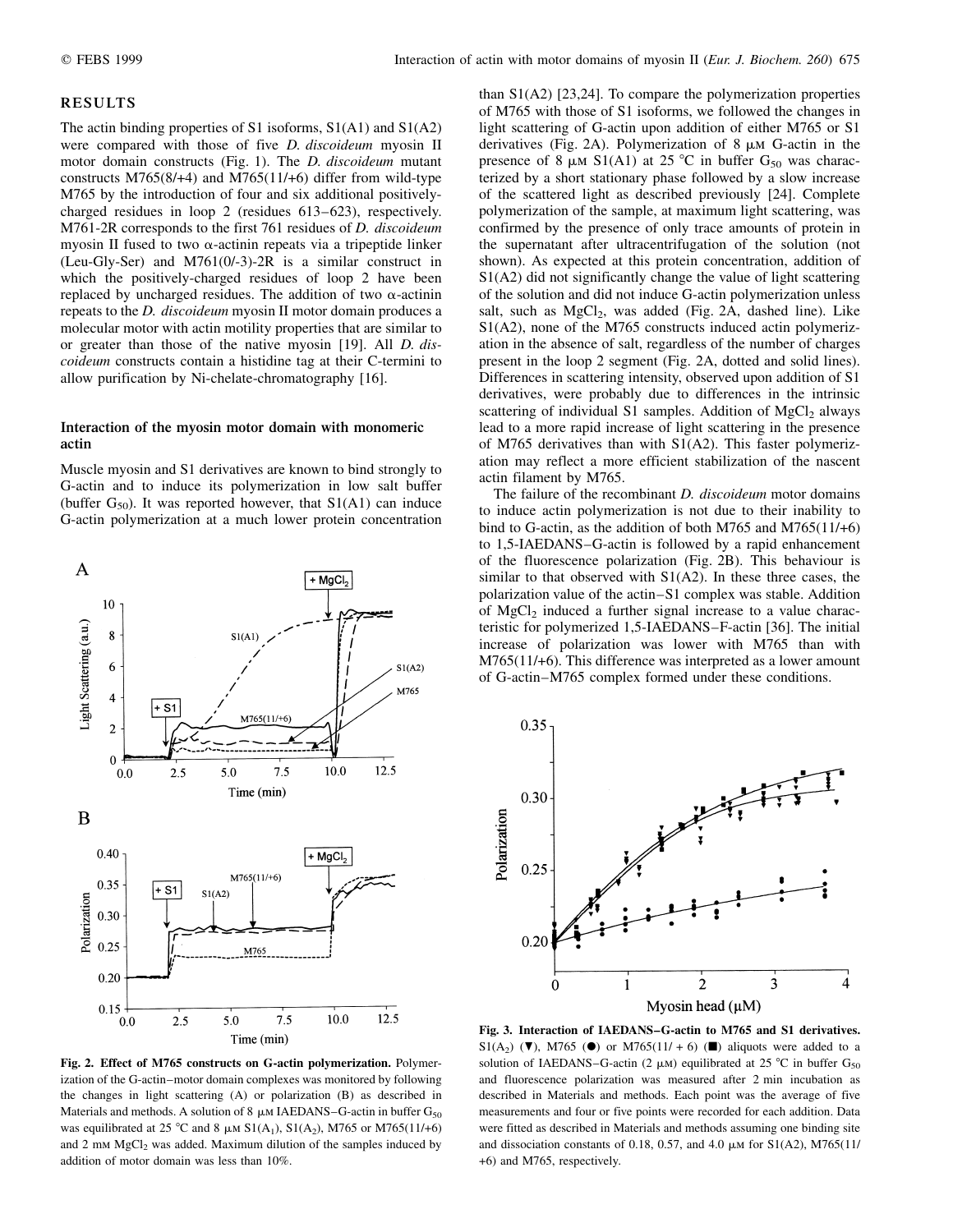

Fig. 4. F-actin and nucleotide effect on trypsin digestion of M765. M765 (20  $\mu$ M) was cleaved by trypsin for 0, 15, or 45 min in the absence (A) or in the presence of 40  $\mu$ m F-actin (B and C) without (A and B) or with 20 mm ATP (C). M765 was treated with trypsin for 20 min (D) in the absence (a) or in the presence of ADP (b), ADP.Be $F_x$  (c), ADP.Al $F_4$ <sup>-</sup> (d), ADP.VO<sub>4</sub><sup>3-</sup> (e) and ATP (f). All reactions were performed as described in Materials and methods.

In order to determine the affinity constants of the G-actin-S1 complexes, we obtained binding isotherms at  $2\mu M$  1,5-IAEDANS–G-actin by monitoring the enhancement of fluorescence polarization upon addition of S1(A2), M765 or  $M765(11/+6)$  in buffer  $G_{50}$  (Fig. 3). The experimental data were fitted to a model which assumes the binding of one S1 per actin monomer [24,37]. The dissociation constants obtained were 0.18, 0.57 and 4.0  $\mu$ m for the complexes formed with S1(A2), M765(11/+6) and M765, respectively. Measurement of the ATPase activity gave values of  $0.3 \text{ s}^{-1}$  for both M765 and M765(11/+6). A value of 0.8 s<sup>-1</sup> was obtained for S1(A2) at 25 °C in buffer G. An activity of 0.3  $s^{-1}$  should lead to the hydrolysis of all the ATP present in buffer  $G_{50}$  by M765 in less than 60 s, i.e. before the second addition of S1 during the binding experiment. Therefore the lower affinity of M765 for G-actin seems to be due to the lower number of charges present in the loop 2 segment of M765 and not to the presence of free ATP.

# Characterization of the electrostatic interface between the myosin motor domain and F-actin

Proteolytic digestion of M765. The direct interaction of the N-terminal part of actin with loop 2 of S1 was first demonstrated by the F-actin-induced protection against limited proteolysis [35]. F-actin binding to loop 2 of M765 was first studied by examining the effect of F-actin and nucleotide analogues on the proteolysis pattern of M765. Fig. 4 illustrates the pattern of proteolysis when M765 was treated with trypsin in the absence or in the presence of F-actin and various nucleotide analogues. Trypsin treatment of M765 gave rise to fragments of 68 kDa and 16.5 kDa. The latter was further degraded to a 15.5-kDa band (Fig. 4A). N-terminal sequence analysis revealed that the 68 kDa band was heterogeneous and composed of two fragments with different N-terminal sequences. The first one, which was more abundant at the beginning of the digestion, started at Val17. The second one, which appeared only after extensive cleavage, started at Leu27. The N-terminus of uncleaved M765 could not be sequenced probably because it was blocked. The 16.5-kDa fragment started at Lys623 or at Gly624, whereas the 15.5-kDa fragment always began at Gly624. Only the 16.5-kDa fragment contained a His-Tag as revealed by anti-His-tag



Fig. 5. F-actin effect on trypsin digestion of M761-2R and M761(0/-3)- 2R. Twenty micromolar M761-2R (A and B) or M761(0/-3)-2R (C and D) were cleaved by trypsin for 0, 5, 20, or 60 min in the absence (A and C) or in the presence  $(B \text{ and } D)$  of 40  $\mu$ M F-actin. Samples were analysed by gel electrophoresis as described in Materials and methods.

directed antibodies (not shown). The apparent difference in size between the two fragments (1 kDa) and the size of the Histag peptide (1.28 kDa) led us to propose a cleavage site around residue Arg761 of M765. The overall results related to trypsin degradation are summarized in Fig. 9.

The presence of F-actin totally protected trypsin proteolysis of M765 at residues Lys622 and Lys623. Only a 83-kDa fragment starting at Val17 (or Leu27 after more extensive treatment) was generated (Fig. 4B). Actin-induced protection was specific because the presence of ATP, which dissociates the actin±S1 complex, again generated the 68-kDa fragment (Fig. 4C). In the presence of both actin and ATP, an additional new band migrating at 70 kDa was produced. This fragment, which also starts at Val17, is a precursor of the 68-kDa fragment. Therefore, it appears that ATP slowed down, whereas actin totally protected the 70-68-kDa transition, i.e. an additional cleavage site located 2 kDa from the C-terminal part of the 70 kDa fragment (Fig. 9). This additional cleavage was also confirmed by the fact that trypsin digestion of M765(8/+4) and M765(11/+6), which possess longer loop 2 sequences, produced a similar 68-kDa band in the absence of actin (data not shown).

The nucleotide-induced protective effect on this 70–68-kDa transition was examined further by using different nucleotide analogues (Fig. 4D). The same degradation pattern was observed in the presence of ADP,  $\widehat{ADP.BeF_x}$ ,  $ADP.AIF_4^-$ , ADP.VO $_4^{3-}$  or ATP (Fig. 4D, lanes b–f). There seems to be no clear relationship between the extent of proteolysis protection and the nucleotide present in the active site, but protection occurred whenever the active site was occupied by nucleotide. Trypsin proteolysis of M765 in the presence of nucleotide generated an additional band migrating faster, but with a much lower intensity, than the 68-kDa product. Amino acid analysis revealed that this fragment was generated by cleavage at residue Arg70.

The proteolysis patterns obtained with M765 were confirmed with the M761-2R constructs as depicted in Fig. 5. In the absence of actin, two fragments of 68 and 44 kDa were first generated (Fig. 5A). Sequence analysis showed that the 68-kDa fragment was equivalent to the N-terminal 68-kDa fragment obtained with M765 and that the 44-kDa fragment was the C-terminal counterpart beginning at Lys623. Further digestion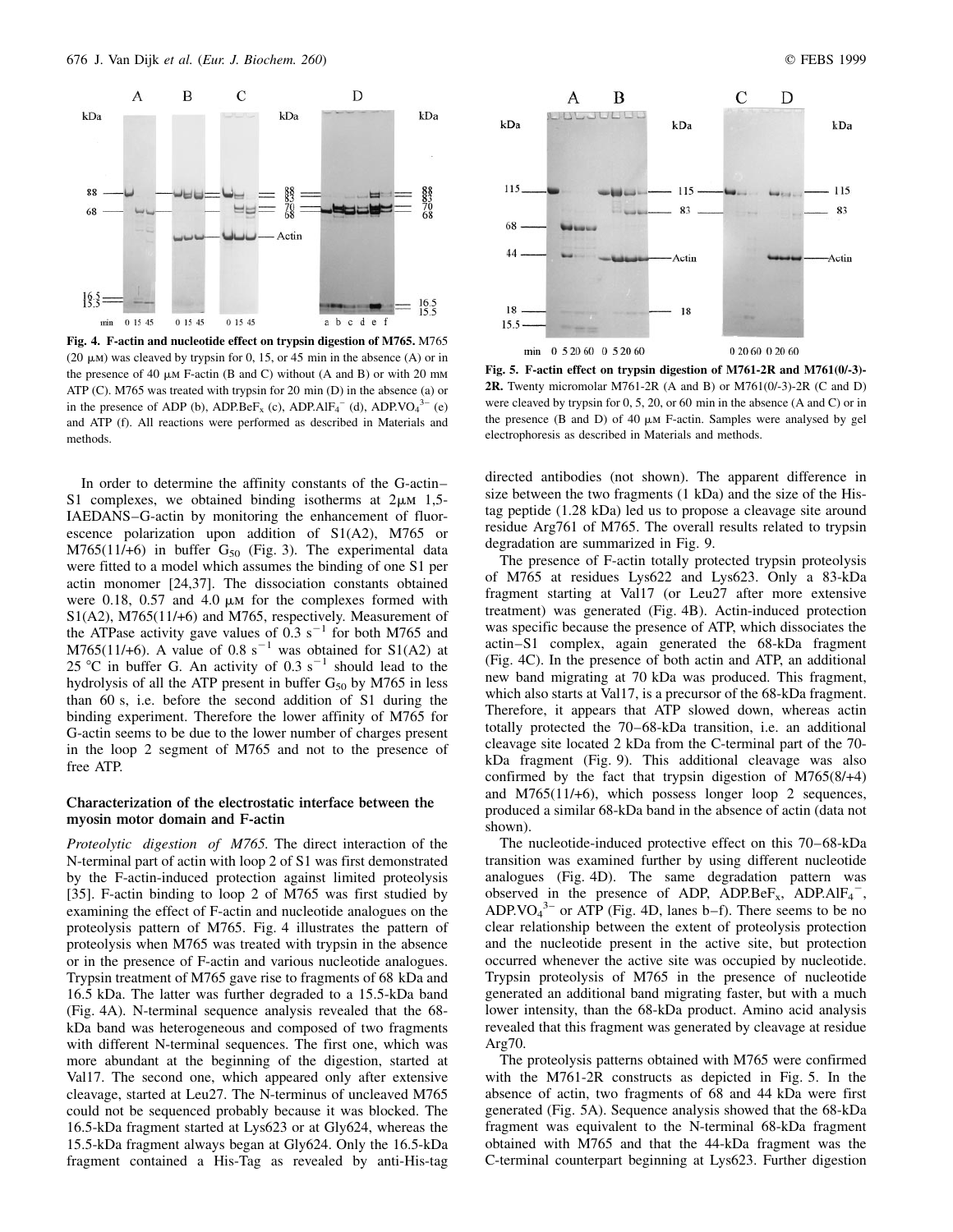

Fig. 6. EDC-induced cross-linking of M765 derivatives to IAEDANS-F-actin. M765 (A and B) or M765(8/+4) (C and D) derivatives were cross-linked to IAEDANS-F-actin before (A and C) or after (B and D) 45 min trypsin digestion as described in Materials and methods. Samples were analysed by SDS/PAGE before (0 min) and after 10 and 20 min reaction (lanes C stand for cleaved M765 and M765(8/+4) derivatives prior to the addition of F-actin). Gels were stained with Coomassie blue or viewed under UV light or immunobloted with M765 antibodies. Cross-linked products are highlighted by a frame.

of the 44-kDa fragment produced a 15.5-kDa fragment, starting at Gly624, and an 18-kDa fragment starting at Leu840 within the first  $\alpha$ -actinin repeat (Figs 5A and 9). In the presence of actin, protection of loop 2 lead to the formation of the 83- and 18-kDa fragments (Fig. 5B).

When M761(0/-3)-2R was digested with trypsin, only the N-terminal 83-kDa fragment (starting at Leu27) and the C-terminal 18-kDa fragment (starting at Leu840) were generated, regardless of the presence of actin (Fig. 5C and D). The 83-kDa fragments obtained in the presence and in the absence of F-actin exhibited similar apparent masses and N-terminal sequences. This result favours the idea that the cleavage at the C-terminal end of the catalytic domain was not altered by F-actin interaction. The F-actin-activated  $Mg^{2+}$ -ATPase activity of M765 was unaltered by trypsin treatment (not shown); it is well established that trypsin digestion of S1 leads to a reduction of  $k_{\text{cat}}$  and an increase of the  $K_{\text{app}}$  for actin [13,38].

Cross-linking of M765 to F-actin. Carbodiimide-induced crosslinking experiments were used to obtain additional information about the interaction between F-actin and loop 2 in the myosin motor domain [39,40]. In the presence of NHS, the zero-length cross-linker EDC was found to cross-link the N-terminal segment 1–7 of actin to loop 2 and to loop 559–565 of skeletal muscle myosin [41,42].

When the F-actin-M765 complex was subjected to the EDCinduced reaction, one main cross-linking product was generated, as revealed by SDS/PAGE (Fig. 6A). This covalent 145-kDa adduct contained both actin and M765 as it carried the fluorescence of the IAEDANS moiety attached to actin and reacted with anti-M765 antibodies (Fig. 6A). An additional band containing only actin and migrating with an apparent mass of 120 kDa was identified as actin dimer (Fig. 6A, [42]). Crosslinking experiments performed under identical conditions on a complex between F-actin and trypsin-cleaved (68–16.5/15.5 kDa)-M765 derivative gave rise to two products positive in actin (Fig. 6B). One product, migrating at 120 kDa, consists of actin dimer and the second product of 60 kDa most likely contains 1 mole of actin covalently bound to the 16.5-kDa C-terminal fragment of M765. This last conclusion is based on the following results: firstly, when the cross-linking reaction was performed after extensive trypsin treatment, i.e. with only the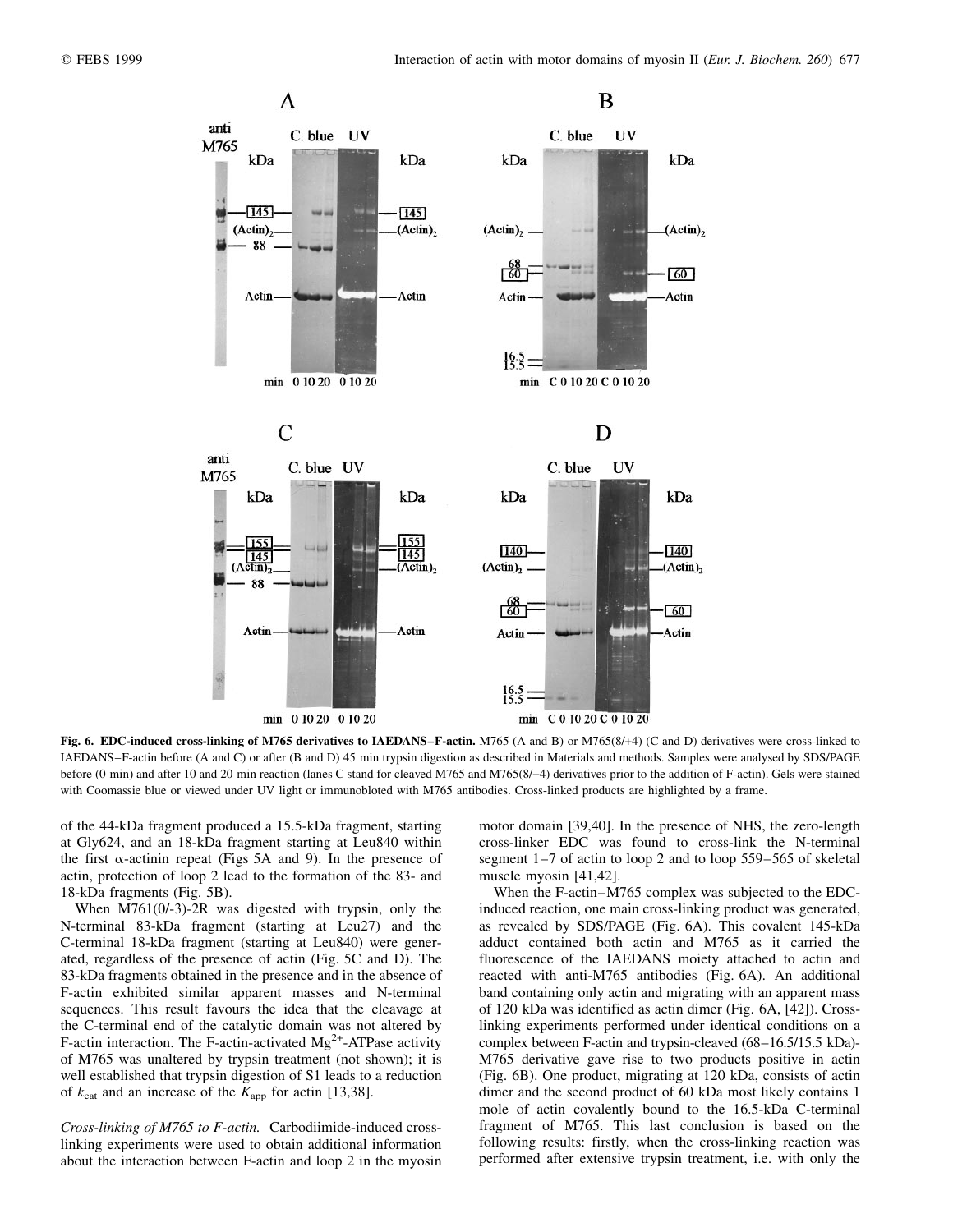

Fig. 7. EDC-induced cross-linking of F-actin to M761-2R and M761(0/- 3)-2R constructs. Fifteen micromolar M761-2R (A) or M761(0/-3)-2R (B) was mixed with  $45 \mu M$  F-actin in cross-linking buffer. The cross-linking reactions were performed as described in Materials and methods and the samples were analysed by SDS/PAGE after 0 and 10 min reaction. Crosslinked products are highlighted by a frame.

68±15.5-kDa adduct, the 60-kDa band was lost (data not shown) and secondly, the N-terminal sequence of the crosslinked 60-kDa product was found to start at Gly624, suggesting that the missing N-terminal residue of the 16.5-kDa fragment, Lys623, is directly implicated in the cross-linking to actin.

When cross-linking experiments were performed with F-actin bound to M765(8/+4), an additional cross-linking product of 155 kDa was obtained (Fig. 6C). This product contained both actin (fluorescent band) and M765 (immuno-reactive with anti-M765). The yield of the 155-kDa-product was always very low as compared with the main covalent product of 145 kDa. In the case of the 155-kDa product, cross-linking most probably occurred between actin and one or several of the additional lysine residues present in loop 2 of M765(8/+4) (Fig. 1). When the reaction was performed with the tryptic derivative of M765(8/+4), a 60-kDa product and a very faint 140-kDa band positive for fluorescent actin were obtained (Fig. 6D). The 60 kDa product was also obtained with M765. The exact composition of the 140-kDa band is still unclear; however, as it is only a minor product, it may result from cross-linking between actin and the 70-kDa peptide that is the product of incomplete trypsin cleavage. Very similar cross-linking patterns were obtained with M765(11/+6) (data not shown).

Cross-linking reactions performed on the F-actin $-M761-$ 2R complex led to a single product of 225 kDa (Fig. 7A). Removal of the two lysine residues of loop 2 such as in the M761(0/+3)-2R construct resulted in the complete loss of the 225-kDa product (Fig. 7B). The slight decrease in the amount of protein observed during the reaction was probably due to nonspecific cross-linking products migrating at the top of the gel. This result is again consistent with cross-linking taking place between actin and the lysine residues of loop 2.

To identify the cross-linking sites within actin, we subjected the isolated and depolymerized 145- and 155-kDa actin-M765 complexes to proteolysis by thrombin, which cleaves monomeric actin at residues 28, 39, and 113 [43,44] but does not attack M765 (Fig. 8). Thrombin digestion of the 145-kDa (actin $-M765$ ) and of the 155-kDa [actin $-M765(8/44)$ ] products generated one band of 90 kDa (Fig. 8 IA, lane c) and two bands of 90 and 96 kDa (Fig. 8 IB, lane c), respectively. All three proteolysis products contained M765 as revealed by immunostaining with anti-M765 antibodies (Fig. 8E and F, lanes c), but none of them included the fluorescent C-terminal actin fragments (carrying the fluorescent label on residue Cys374; Fig. 8 IC and D, lanes c). In addition there was no fluorescent intermediate generated during the cleavage reaction. Therefore, none of the cross-linked products contained either actin segment 40 $-374$  or 114 $-374$  (Fig. 8 II). As actin peptide 29 $-39$  does not contain the acidic residues capable of reacting with EDC, it is more likely that the 90-kDa product contained M765 bound to actin peptide  $1-28$ . Similarly, the cross-linking of the same actin peptide 1-28 to skeletal muscle myosin S1 led to a product of 100 kDa which migrates with a slightly higher apparent mass than the 95-kDa S1 heavy chain fragment [45,46]. The 96-kDa product probably results from cross-linking of the additional lysine residues of M765(8/+4) to acidic residues in the same actin peptide  $1-28$ .

#### Actin-activated ATPase activities

We first compared the effect of G- and F-actin on the  $Mg^{2+}$ -ATPase activities of M765 and S1 derivatives. In buffer G, the  $Mg^{2+}$ -ATPase activity was very similar (in the order of 0.05 s<sup>-1</sup>) for  $S1(A2)$ , M765 and M761(11/+6) (Table 1). In the presence of G-actin, the Mg<sup>2+</sup>-ATPase activities of  $S1(A2)$  and M761(11/ +6) were increased 2.4- and 3.3-fold, as compared with the 57 and 36-fold activation observed in the presence of F-actin, respectively. On the other hand, the activity of M765 remained unchanged in the presence of G-actin and was activated only by a factor of 2.8 in the presence of F-actin. This last result is in good agreement with the poor binding of M765 to G-actin and the low efficiency of the F-actin induced activation of M765 (see below).

Recently, Furch et al. [16] reported how the number of positively-charged residues in loop 2 affects the parameters of the actin-activated ATPase activity of M765. In these experiments, the simple addition of four charges in the primary sequence of loop 2 produced a 12-fold reduction of the  $K_{\text{app}}$  for actin and  $a > 40$ -fold increase in the catalytic efficiency of the reaction ( $k_{\text{cat}}/K_{\text{app}}$ ). The measurements of the ATPase activity of the covalent (cross-linked) complexes also revealed a lower activity for the F-actin–M765 (1.58  $\pm$  0.22 s<sup>-1</sup>) than for the F-actin-M765(8/+4) (4.28  $\pm$  0.33 s<sup>-1</sup>) complex. Interestingly, the value obtained with the M765(8/+4) construct was of the same magnitude than the values obtained when actin was cross-linked with either S1(A1)  $(4.75 \pm 0.19 \text{ s}^{-1})$  or S1(A2)  $(4.61 \pm 0.10 \text{ s}^{-1})$ . In all cases, the similarity of  $k_{\text{cat}}$  obtained for cross-linked and reversible complexes shows the specificity of the cross-linking reaction which always results in fully active complexes.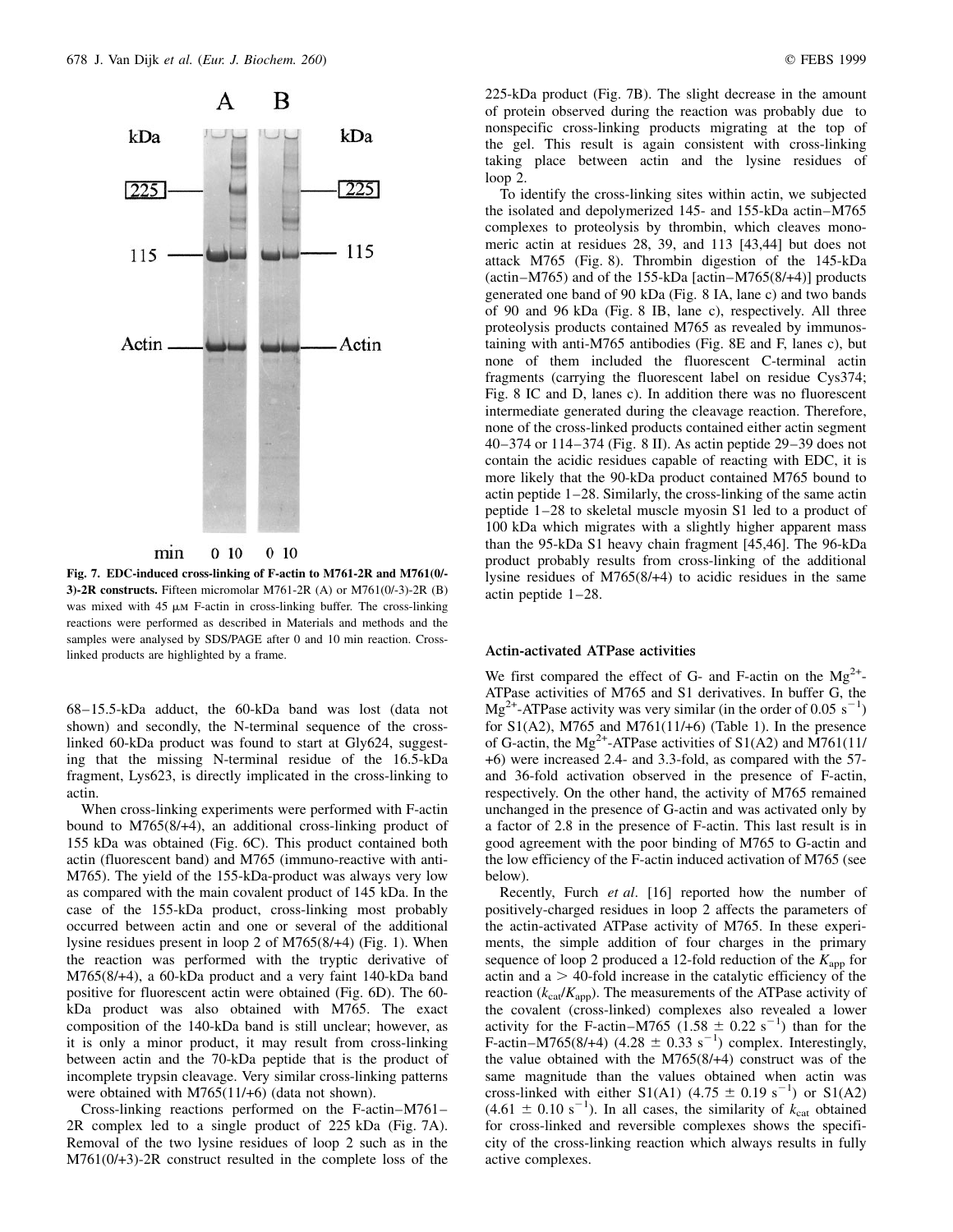

Fig. 8. Thrombin degradation of the covalent actin-S1 adducts. Panel I, M765 (A, C, E) or M765(8/+4) (B, D, F) were cross-linked to IAEDANS-F-actin and subjected to thrombin cleavage as described in Materials and methods. Cross-linked actin-S1 complexes (lanes a) were treated with KI to remove uncrosslinked S1 (lanes b) and subsequently depolymerized and digested by thrombin for 20 min (lanes c). Gels were stained with Coomassie blue (A and B), viewed under UV light (C and D) or immunobloted with M765 antibodies (E and F). A37, A27 and A10 are thrombin peptides of actin 40-375, 114-375 and 40-113, respectively. Cross-linked products are highlighted by a frame. Panel II, schematic representation of the thrombin sites and the corresponding peptic fragments along the actin sequence. Residue Cys374 carrying the fluorescent probe is marked  $(\star)$ .

# DISCUSSION

This work provides experimental evidence for the direct implication of loop 2 of nonmuscle and muscle myosin II in both the binding to G-actin and to F-actin. Table 2 summarizes the overall results obtained in this study.

Table 1. Comparative effect of  $G$ - and F-actin on the  $Mg^{2+}$ -ATPase activities of M765 and S1 derivatives.

| Motor domain  | $Mg^{2+}$ -ATPase activities $(s^{-1})^a$ |                                    |                                   |  |  |  |  |
|---------------|-------------------------------------------|------------------------------------|-----------------------------------|--|--|--|--|
|               | Alone                                     | With G-actin                       | With F-actin                      |  |  |  |  |
| S1(A2)        | $0.05 \pm 0.02$                           | $0.12 \pm 0.01$ $(2.4)^{b}$        | $2.88 \pm 0.02$ (57) <sup>b</sup> |  |  |  |  |
| M765          | $0.05 \pm 0.03$                           | $0.05 \pm 0.02$ (1) <sup>b</sup>   | $0.14 \pm 0.01$ $(2.8)^{b}$       |  |  |  |  |
| $M761(11/+6)$ | $0.06 \pm 0.03$                           | $0.20 \pm 0.04$ (3.3) <sup>b</sup> | $2.17 \pm 0.02$ (36) <sup>b</sup> |  |  |  |  |

<sup>a</sup>The Mg<sup>2+</sup>-ATPase activities were measured at 25 °C as described [35]. Experimental conditions:  $1 \mu M$  motor domain in the absence or in the presence of  $5 \mu M$  G- or F-actin in  $5 \mu M$  Hepes, 0.1 mm CaCl<sub>2</sub>, 0.15 mM EGTA, 2 mM MgATP, PH8.0. <sup>b</sup>Activation factor.

#### Interaction between G-actin and the myosin motor domains

D. discoideum motor domain binds to G-actin with a very low affinity as compared with skeletal muscle S1(A2). This difference could be accounted for by variations in the primary sequences of the two proteins or simply by the presence, in muscle myosin S1, of the regulatory domain (associated with the A2 light chain). Due to the low affinity constant of M765, no attempt was made to determine the stoichiometry of the complex formed between G-actin and the M765 constructs. However, it is likely that the *D. discoideum* motor domain forms a 1 to 1 complex with G-actin as previously found for muscle myosin S1 under comparable conditions [23,24,37,47,48]. Increasing the number of positive charges in loop 2 of M765 increases its affinity for G-actin to the level of S1(A2). This result strongly suggests that the number of charges present in this surface loop drives the strength of the interaction between G-actin and myosin. A similar conclusion was previously derived from experiments with skeletal muscle myosin which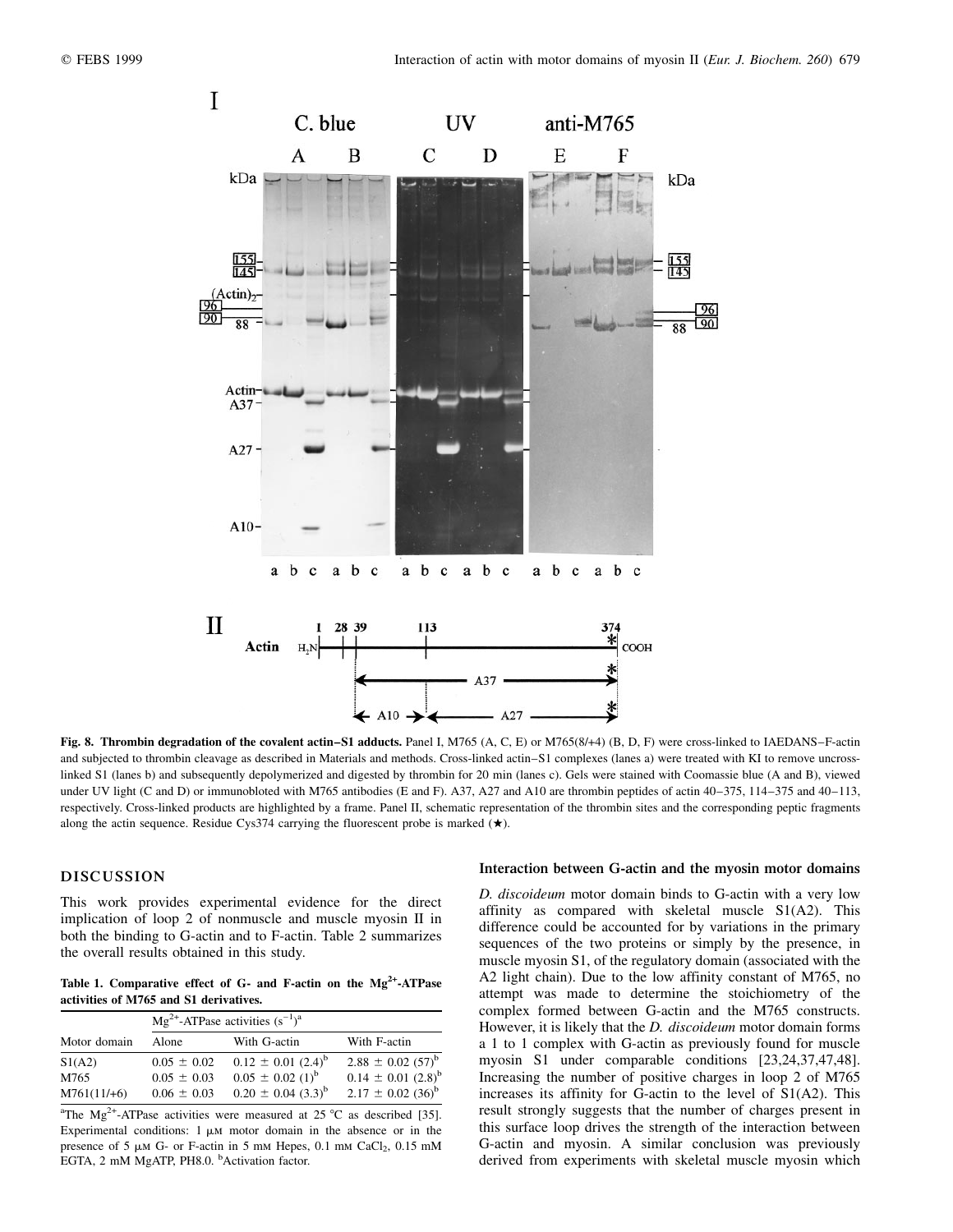Table 2. Summary of the actin binding properties of the motor domain constructs of skeletal muscle and D. discoideum myosin.

| Motor domain<br>construct | G-actin binding        |                             | F-actin binding             |                        |                                  |                                                      |                                                                              |  |
|---------------------------|------------------------|-----------------------------|-----------------------------|------------------------|----------------------------------|------------------------------------------------------|------------------------------------------------------------------------------|--|
|                           | $K_{\rm d}$ ( $\mu$ M) | Polymerization <sup>a</sup> | Protection<br>of loop $2^b$ | X-linking<br>to loop 2 | X-linking<br>to loop $559 - 565$ | $k_{\text{cat}}$ of X-linked<br>complexes $(s^{-1})$ | $k_{\text{cat}}/K_{\text{app}}$<br>$(X 10^{-5} \cdot M^{-1} \cdot s^{-1})^c$ |  |
| S <sub>1</sub>            | 0.18                   | $\pm^{\alpha}$              |                             |                        |                                  | $4.67^e$                                             | $2.5^{\circ}$                                                                |  |
| M765                      | 4.0                    |                             |                             |                        |                                  | 1.58                                                 | $0.25^{8}$                                                                   |  |
| $M765(8/+4)$              | n.d.                   |                             |                             | $++^n$                 |                                  | 4.28                                                 | $10.2^{\rm g}$                                                               |  |
| $M765(11/+6)$             | 0.57                   |                             |                             | $++^h$                 |                                  | n.d.                                                 | n.d.                                                                         |  |
| M761-2R                   | n.d. <sup>1</sup>      | n.d.                        |                             |                        |                                  | n.d.                                                 | n.d.                                                                         |  |
| $M761(0/-3)-2R$           | n.d.                   | n.d.                        | n.d.                        | $\hspace{0.05cm}$      |                                  | n.d.                                                 | n.d.                                                                         |  |

<sup>a</sup>G-actin polymerization induced by myosin motor domain in buffer G<sub>50</sub>. <sup>b</sup>Protection of loop 2 against trypsin degradation. <sup>c</sup> Values for  $k_{\text{cat}}$  and  $K_{\text{app}}$  were calculated for the reversible complexes from fitti induces actin polymerization whereas S1(A2) does not. <sup>e</sup>Averaged values for cross-linked complexes obtained with the two isoforms. <sup>f</sup>Averaged value calculated from  $k_{\text{car}}/K_{\text{app}}$  (s<sup>-1</sup>/ $\mu$ m) of 5.0/12.9 and 4.8/38.9 obtained for the reversible F-actin–S1(A2) and F-actin–S1(A1) complexes. <sup>g</sup> From [16]. <sup>h</sup>Additional crosslinking occurs between mutated loop 2 and actin subdomain 1. <sup>i</sup> 2R-containing constructs cannot be used because G-actin interacts nonspecifically with 2R segment in G-buffer. <sup>j</sup> Trypsin does not attack loop 2 of this construct.

showed that blocking the charges of loop 2 with a 'complementary' peptide inhibits S1 binding to G-actin [36]. Furthermore, the fact that the dissociation constant of G-actin for S1(A2) is threefold lower than for M765(11/+6) can be explained by differences in the number and distribution of charged residues in the loop 2 region (Fig. 1). Note that in both cases, G-actin is unable to activate the  $Mg^{2+}$ -ATPase activity of the motor domain as described previously only for muscle myosin derivatives [34].

Similar to S1(A2), the ability of M765 to induce polymerization of G-actin is poor and the salt-induced polymerization of actin is accelerated in the presence of both proteins. The addition of six positive charges in loop 2 of M765(11/+6) has no effect on these properties. These data clearly show that loop 2 is not involved in the myosin-induced polymerization of G-actin.

# Interaction between F-actin and the loop 2 segment of the myosin motor domains

Proteolysis experiments. The loop 1 and loop 2 segments of skeletal, cardiac and smooth muscle myosin S1 have been known for a long time to be susceptible to hydrolytic cleavage by a wide variety of proteases, giving rise to three proteolytic fragments of 25, 50 and 20 kDa [49-53]. Proteolysis experiments revealed that M765 is cleaved by trypsin at three distinct sites as summarized in Fig. 9: near the N-terminus, at Lys16 and Lys26, in the vicinity of loop 2 segment, at Lys622 and Lys623, and close to the C-terminus, near to Arg761. Except for the cleavage at the two extremities, the main difference between nonmuscle and skeletal muscle myosin II is the resistance of the loop 1 region of the *D. discoideum* motor domain to proteolytic

degradation. None of the three proteases that were additionally tested (chymotrypsin, V8-protease and Arg-C endoproteinase), attacked either loop 1 or loop 2. Proteolytic resistance of loop 1 was previously described for other nonmuscle myosin II isoforms such as Acanthamoeba castellanii myosin II [54] and brain myosin II [55]. In the case of D. discoideum M765, this resistance may not only be due to the absence of charged residues but also to the shortness of the loop, making it less flexible and less accessible to proteases [14,56].

Additional information can be derived from the proteolytic pattern obtained in the presence of actin and nucleotide analogues. Actin-mediated protection of loop 2 against proteolytic degradation has been observed for all myosins studied, so far ([39,44,57,58], this work). Our finding that degradation of M765 by trypsin does not affect the ATPase activities of M765 is different from the result obtained with skeletal muscle myosin S1, as trypsinolysis of S1 strongly reduces its actin-activated ATPase activity. A single cleavage site in M765 loop 2, versus multiple sites in S1 loop 2, may eventually explain this difference.

The presence of nucleotide has a strong modulating effect on the proteolytic cleavage pattern of muscle myosin. Additionally, modifications in the rates of cleavage of loop 1 and loop 2 are observed [12,59-61]. The most important change detected with nonmuscle myosin II, regardless of the nature of the nucleotide, is the protection of a cleavage site located 2 kDa from loop 2 inside the 70-kDa  $NH<sub>2</sub>$ -terminal fragment.

Cross-linking experiments. The second experimental argument in favour of actin binding to myosin loop 2 arises from the carbodiimide-induced cross-linking experiments. All myosins studied so far can be cross-linked to F-actin by EDC [39,62,63]. In good agreement with the image reconstruction of the



Fig. 9. Schematic diagram illustrating the localization of trypsin cleavage sites along M765 constructs. Trypsin sites were deduced from N-terminal sequence analysis of the proteolytic fragments as described in Materials and methods. Numbers are apparent  $M_r$  in kDa.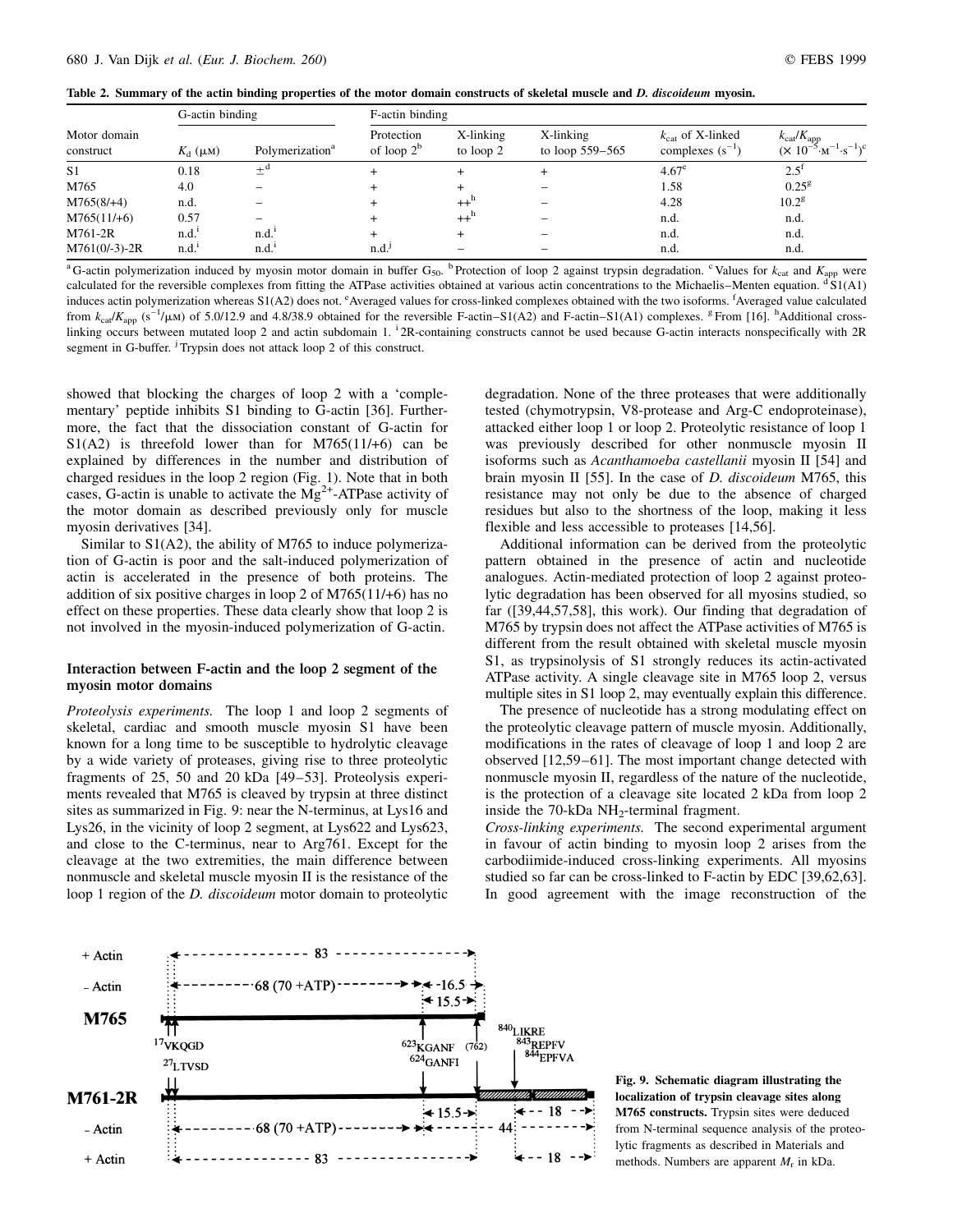rigor-complex formed by F-actin and the D. discoideum motor domain [8], M765 is cross-linked to the  $NH<sub>2</sub>$  terminal part of actin subdomain 1. Two experimental results lead to the identification of the cross-linking site within the loop 2 segment of myosin. First, the COOH-terminal tryptic fragment of M765 obtained after mild trypsin treatment (starting at Lys623) but not that resulting from a more extensive trypsin digestion (starting at Gly624) is cross-linked to F-actin. Second, construct M761(0/-3)- 2R, which does not contain lysine residues in the loop 2 segment, binds to F-actin as judged by co-sedimentation experiments performed in rigor conditions but cannot be cross-linked to actin by EDC treatment. Other cross-linking reagents, such as glutaraldehyde or dimethylsuberimidate known to cross-link skeletal myosin loop 2 to F-actin [64,65] do not induce significant cross-linking of actin to D. discoideum myosin constructs (data not shown).

When the cross-linking reaction is performed with the G-actin-M765 complex under nonpolymerizing conditions [23], a single cross-linking product is obtained that migrates with a molecular mass of 145 kDa (data not shown). The size of this product, which is identical to that described for the F-actin-M765 complex, confirms the involvement of loop 2 in the interface between M765 and G-actin.

Cross-linking experiments carried out with M765 mutants that contain a longer, positively-charged loop 2 sequence revealed a secondary contact with the negative charged region of actin subdomain 1. This secondary contact can be related to the higher  $k_{cat}$  values obtained for both the reversible and the cross-linked complexes and it may cause the increased catalytic efficiency observed with constructs  $M765(8/44)$  and  $M765(11/46)$  ([16]; Table 2). Therefore, it is likely that the dramatic decrease of  $K_{\text{app}}$  previously reported by Furch *et al.* [16] with these mutants is due to a better interaction of the loop 2 segment with its natural binding site on actin and not to additional nonspecific contacts.

No cross-linking products corresponding to the linkage between F-actin and the loop 559-565 of the D. discoideum motor domain could be assigned. As a consequence, the product containing the motor domain covalently bound to two actin molecules via loop  $613-623$  and loop  $559-565$  [66] is also absent in the cross-linking mixture. In the case of skeletal and cardiac muscle myosin, it was proposed that loop  $559-565$ interacts with the negatively-charged residues of the lower actin monomer predominantly when the actin filament is not saturated by myosin (with an actin/motor domain ratio higher than 2; [42,66,67]). Moreover this interaction was recently found to be predominant in the weak binding interface [17]. The lack of cross-linking products involving the loop 559–565 of all M765 constructs can easily be related to the absence of positivelycharged residues in this region of *D. discoideum* myosin [6]. Similarly, the motor domain of smooth muscle myosin does not cross-link via this loop [62]. Whether the interaction of actin with myosin loop  $559-565$  is a specific property of striated muscle myosins (i.e. for skeletal and cardiac muscle) or occurs in other forms of myosin as well remains to be elucidated.

Finally, the presence of a regulatory domain-like structure, such as the two  $\alpha$ -actinin repeats present in the M761-2R constructs, does not affect the results obtained with the M765 mutants. This finding confirms that the regulatory domain of the motor domain is not needed for normal actin binding and actinactivated ATPase activity [16].

In conclusion, the carboxylate groups of actin subdomain 1 form ionic contacts with the positively-charged residues present in loop 2 of both muscle and nonmuscle myosin II. The number of ionic contacts involved in this interface is an essential parameter that tunes the catalytic efficiency of the motor domain and the stability of the actin-myosin complex in both weak and strong binding states. They also have a critical role in the binding of myosin to G-actin but in contrast, they do not seem to be directly involved in the polymerization of G-actin induced by myosin derivatives. Other ionic contacts, implicating myosin region 559-565 and an adjacent actin, seems to be specific for striated muscle myosin. Their exact role during the catalytic activity of this type of myosin is now under investigation.

# ACKNOWLEDGEMENTS

We thank S. Zimmermann for excellent technical assistance and the generation of plasmid constructs. D.J.M, M.F., R.B. and M.L.W.K thank K. C. Holmes for continuous support and encouragement.

This work was supported by the Centre National de la Recherche Scientifique, the Association Française contre les myopathies and the Max-Planck Society.

# REFERENCES

- 1. Fisher, A.J., Smith, C.A., Thoden, J., Smith, R., Sutoh, K., Holden, H.M. & Rayment, I. (1995). Structural studies of myosin-nucleotide complexes: a revised model for the molecular basis of muscle contraction. Biophys. J. 68, 19S-28S.
- 2. Marston, S.B. & Taylor, E.W. (1980) Comparison of the myosin and actomyosin ATPase mechanisms of the four types of vertebrate muscles. *J. Mol. Biol.* 139, 573-600.
- 3. Ritchie, M.D., Geeves, M., Woodward, S.K.A. & Manstein, D.J. (1993) Kinetic characterization of a cytoplasmic myosin motor domain expressed in Dictyostelium discoideum. Proc. Natl Acad. Sci. USA 90, 8619±8623.
- 4. Ostap, E.M. & Pollard, T.D. (1996) Biochemical kinetic characterization of the Acanthamoeba myosin-I ATPase. J. Cell Biol. 132, 1053-1060.
- 5. Nascimento, A.A.C., Cheney, R.E., Tauhata, S.B.F., Larson, R.E. & Mooseker, M.S. (1996) Enzymatic characterization and functional domain mapping of brain myosin-V. J. Biol. Chem. 271, 17561-17569.
- 6. Sellers, J.R. & Goodson, H.V. (1995) Motor proteins 2: myosin. Protein Profile 2, 1323-1423.
- 7. Rayment, I., Holden, H.M., Whittaker, M., Yohn, C.B., Lorenz, M., Holmes, K.C. & Milligan, R.A. (1993) Structure of the actin-myosin complex and its implications for muscle contraction. Science 261, 58±61.
- 8. Schröder, R.R., Manstein, D.J., Jahn, W., Holden, H., Rayment, I., Holmes, K.C. & Spudich, J.A. (1993) Three-dimensional atomic model of F-actin decorated with Dictyostelium myosin S1. Nature 364, 171±174.
- 9. Mendelson, R. & Morris, E.P. (1997) The structure of the acto-myosin subfragment 1 complex: results of searches using data from electron microscopy and X-ray crystallography. Proc. Natl Acad. Sci. USA 94, 8533±8538.
- 10. Chaussepied, P. & Morales, F. (1988) Modifying preselected sites on proteins: The stretch of residues 633-642 of the myosin heavy chain is part of the actin-binding site. Proc. Natl Acad. Sci. USA 85, 7471±7475.
- 11. Chaussepied, P. (1989) Interaction between stretch of residues 633-642 (actin binding site) and nucleotide binding site on skeletal myosin subfragment 1 heavy chain. Biochemistry 28, 9123-9128.
- 12. Yamamoto, K. (1989) ATP-induced structural change in myosin subfragment-1 revealed by the location of protease cleavage sites on the primary structure. J. Mol. Biol.  $209$ ,  $703-709$ .
- 13. Bobkov, A.A., Bobkova, E.A., Lin, S.H. & Reisler, E. (1996) The role of surface loops (residues  $204-216$  and  $627-646$ ) in the motor function of the myosin head. Proc. Natl Acad. Sci. USA 93, 2285-2289.
- 14. Uyeda, T.Q.P., Ruppel, K.M. & Spudich, J.A. (1994) Enzymatic activities correlate with chimaeric substitutions at the actin-binding face of myosin. Nature  $368$ ,  $567-569$ .
- 15. Rovner, A.S., Freyzon, Y., & Trybus, K.M. (1995) Chimeric substitutions of the actin-binding loop activate dephosphorylated but not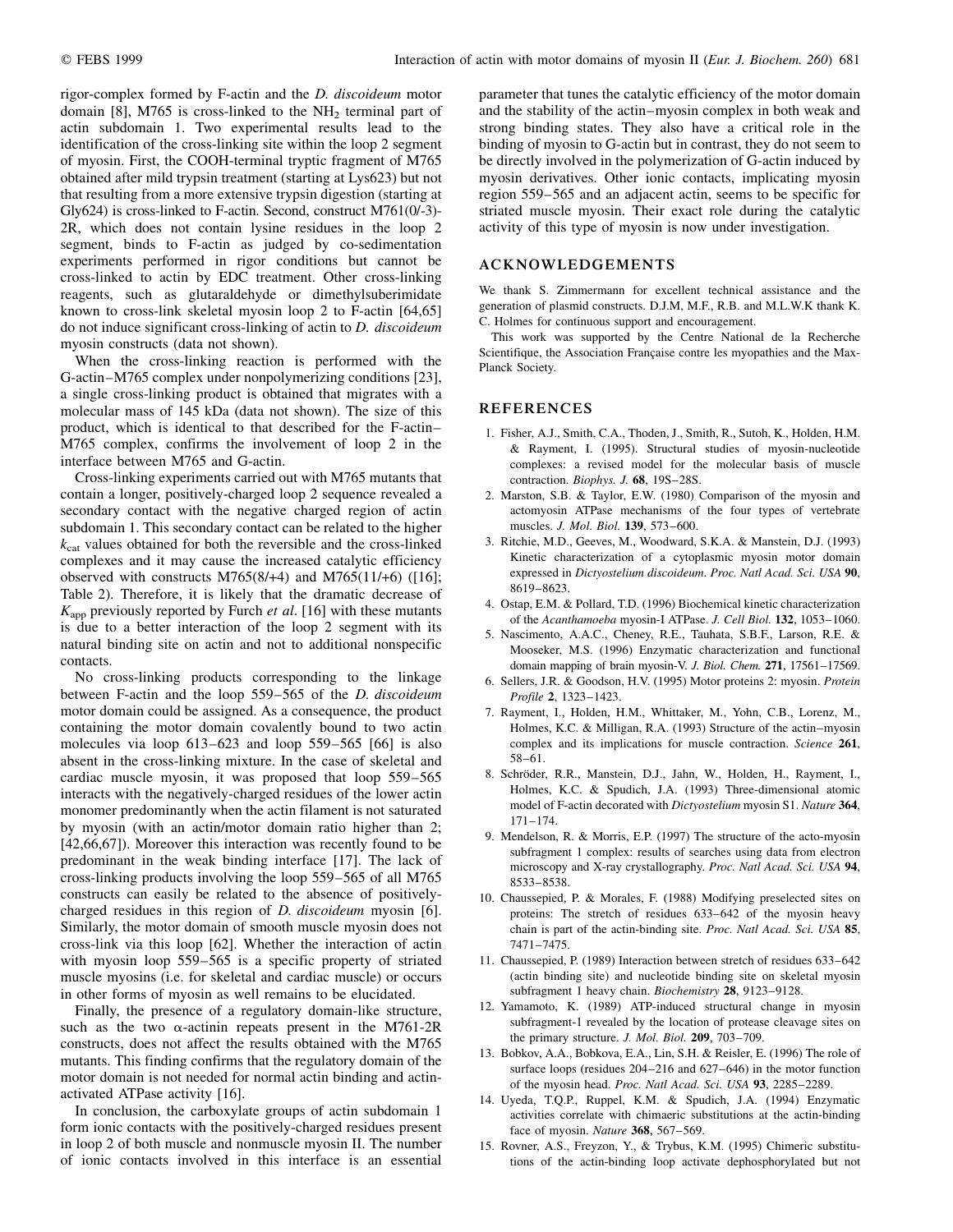phosphorylated smooth muscle heavy meromyosin. J. Biol. Chem. 270, 30260-30263.

- 16. Furch, M., Geeves, M.A. & Manstein, D.J. (1998) Modulation of actin affinity and actomyosin ATPase by charge changes in the myosin motor domain. Biochemistry 37, 6317-6326.
- 17. Van Dijk, J., Fernandez, C. & Chaussepied, P. (1998) Effect of ATP analogues on the actin-myosin interface. Biochemistry 37, 8385-8394.
- 18. Kurzawa, S.E., Manstein, D.J. & Geeves, M.A. (1997) Dictyostelium discoideum myosin II: characterization of functional myosin motor fragments. Biochemistry 36, 317-323.
- 19. Anson, M., Geeves, M.A., Kursawa, S.E. & Manstein, D.J. (1996) Myosin motors with artificial lever arms. *EMBO J*. **15**, 6069–6074.
- 20. Wagner, P.D. & Weeds, A.G. (1979) Determination of the association of myosin subfragment 1 with actin in the presence of ATP. Biochemistry 18, 2260-2266.
- 21. Lowey, S., Waller, G.S., Trybus, K. & M. (1993) Function of skeletal muscle myosin heavy and light chain isoforms by an in vitro motility assay. J. Biol. Chem. 268, 20414-20418.
- 22. Lowey, S., Waller, G.S. & Trybus, K.M. (1993) Skeletal muscle myosin light chains are essential for physiological speeds of shortening. Nature 365, 454-456.
- 23. Chaussepied, P. & Kasprzak, A.A. (1989) Isolation and characterization of the G-actin-myosin head complex. Nature 342, 950-953.
- 24. Lheureux, K., Forné, T. & Chaussepied, P. (1993) Interaction and polymerization of the G-actin-myosin head complex: effect of DNase I. Biochemistry 32, 10005-10014.
- 25. Offer, G., Moos, C. & Starr, R. (1973) A new protein of the thick filaments of vertebrate skeletal myofibrils. Extractions, purification and characterization. J. Mol. Biol. 74, 653-676.
- 26. Weeds, A.G. & Taylor, R.S. (1975) Separation of subfragment-1 isoenzymes from rabbit skeletal muscle myosin. Nature 257, 54-56.
- 27. Eisenberg, E. & Kielley, W.W. (1974) Troponin-tropomyosin complex. Column chromatographic separation and activity of the three active troponin components with and without tropomyosin present. J. Biol. Chem. 249, 4742-4748.
- 28. Manstein, D.J. & Hunt, D.M. (1995) Overexpression of myosin motor domain in Dictyostelium: screening of transformants and purification of the affinity tagged protein. J. Muscle Res. Cell Motil. 16, 325-332.
- 29. Bradford, M.M. (1976) A rapid and sensitive method for the quantitation of microgram quantities of protein utilizing the principle of proteindye binding. Anal. Biochem. 72, 248-254.
- 30. Goodno, C.C. (1982) Myosin active-site trapping with vanadate ion. Methods Enzymol. 85, 116-123.
- 31. Laemmli, U.K. (1970) Cleavage of structural proteins during the assembly of the head of bacteriophage T4. Nature 227, 680-685.
- 32. Bonafé, N., Chaussepied, P., Capony, J.P., Derancourt, J. & Kassab, R. (1993) Photochemical cross-linking of the skeletal myosin head heavy chain to actin subdomain-1 at Arg95 and Arg28. Eur. J. Biochem. 213, 1243±1254.
- 33. Mandelkow, E.M. & Mandelkow, E. (1973) Fluorimetric studies on the influence of metal ions and chelators on the interaction between myosin and ATP. FEBS Lett.  $33$ , 161-166.
- 34. Lheureux, K. & Chaussepied, P. (1995) Comparative studies of the monomeric and filamentous actin-myosin head complexes. Biochem $istrv$  34, 11435 $-114444$ .
- 35. Mornet, D., Bertrand, R., Pantel, P., Audemard, E. & Kassab, R. (1981) Proteolytic approach to structure and function of actin recognition site in myosin heads. Biochemistry  $20$ ,  $2110-2120$ .
- 36. Chaussepied, P. & Kasprzak, A.A. (1989) Change in the actin-myosin subfragment 1 interaction during actin polymerization. J. Biol. Chem. 264, 20752-20759.
- 37. Kasprzak, A.A. (1993) Myosin subfragment 1 inhibits dissociation of nucleotide and calcium from G-actin. J.Biol. Chem. 268, 13261-13266.
- 38. Botts, J., Muhlrad, A., Takashi, R. & Morales, M.F. (1982) Effects of tryptic digestion on myosin subfragment 1 and its actin-activated adenosinetriphosphatase. Biochemistry 21, 6903-6905.
- 39. Mornet, D., Bertrand, R., Pantel, P., Audemard, E. & Kassab, R. (1981) Structure of the actin-myosin interface. Nature 292, 301-306.
- 40. Sutoh, K. (1982) Identification of myosin-binding sites on the actin sequence. Biochemistry 21, 3654-3661.
- 41. Andreeva, A.L., Andreev, O.A. & Borejdo, J. (1993) Structure of the 265-kilodalton complex formed upon EDC cross-linking of subfragment 1 to F-actin. Biochemistry 32, 13956-13960.
- 42. Bonafé, N. & Chaussepied, P. (1995) A single myosin head can be crosslinked to the N termini of two adjacent actin monomers. Biophys. J. 68, 35-43.
- 43. Muszbek, L., Gladner, J.A. & Laki, K. (1975) The fragmentation of actin by thrombin. Isolation and characterization of the split products. Arch. Biochem. Biophys. 167, 99-103.
- 44. Bertrand, R., Chaussepied, P., Audemard, E. & Kassab, R. (1989) Functional characterization of skeletal F-actin labeled on the NH2 terminal segment of residues 1-28. Eur. J. Biochem. 181, 747-754.
- 45. Bertrand, R., Chaussepied, P., Kassab, R., Boyer, M., Roustan, C. & Benyamin, Y. (1988) Cross-linking of the skeletal myosin subfragment 1 heavy chain to the N-terminal actin segment of residues 40–113. Biochemistry 27, 5728-5736.
- 46. Elzinga, M. (1987) Carboxyl group reactivity in action. In Methods in Protein Science Analysis. (Walsh, J.E., ed.), pp. 615-623. The Human Press, Totowa, NJ, USA.
- 47. Chen, T. & Reisler, E. (1991) Interactions of myosin subfragment 1 isozymes with G-actin. Biochemistry 30, 4546-4552.
- 48. Miller, L., Phillips, M. & Reisler, E. (1988) Polymerization of G-actin by myosin subfragment 1. J. Biol. Chem. 263, 1996-2002.
- 49. Balint, M., Wolf, I., Tarcsafalvi, A., Gergely, J. & Streter, F.A. (1978) Location of SH-1 and SH-2 in the heavy chain segment of heavy meromyosin. Arch. Biochem. Biophys. 190, 793-799.
- 50. Marianne-Pépin, T., Mornet, D., Audemard, E. & Kassab, R. (1983) Structural and actin-binding properties of the trypsin-produced HMM and S1 from gizzard smooth muscle myosin. FEBS Lett. 159, 211-216.
- 51. Bonet, A., Mornet, D., Audemard, E., Derancourt, J., Bertrand, R. & Kassab, R. (1987) Comparative structure of the protease-sensitive regions of the subfragment-1 heavy chain from smooth and skeletal myosins. J. Biol. Chem. 262, 16524-16530.
- 52. Lompré, A.M., Han, K.K., Bouveret, P., Richard, C. & Schwartz, K. (1984) Comparison of the tryptic digestion pattern of subfragments 1 from V1 and V3 rat cardiac isomyosins. Eur. J. Biochem. 139, 459-465.
- 53. Mornet, D., Ue, K. & Morales, M.F. (1984) Proteolysis and the domain organization of myosin subfragment 1. Proc. Natl Acad. Sci. USA 81, 736±739.
- 54. Kuznicki, J., Atkinson, M.A. & Korn, E.D. (1984) Effects of limited tryptic cleavage on the physical and enzymatic properties of myosin II from Acanthamoeba castellanii. J. Biol. Chem. 259, 9308-9313.
- 55. Barylko, B., Tooth, P. & Kendrick-Jones, J. (1986) Proteolytic fragmentation of brain myosin and localisation of the heavy-chain phosphorylation site. Eur. J. Biochem. 158, 271-282.
- 56. Murphy, C.T. & Spudich, J.A. (1998) Dictyostelium myosin 25-50K loop substitutions specifically affect ADP release rates. Biochemistry 37, 6738±6744.
- 57. Chaussepied, P., Bertrand, R., Audemard, E., Pantel, P., Derancourt, J. & Kassab, R. (1983) Selective cleavage of the connector segments within the myosin-S1 heavy chain by staphylococcal protease. FEBS Lett 161, 84-88.
- 58. Brzeska, H., Lynch, T.J. & Korn, E.D. (1989) The effect of actin and phosphorylation on the tryptic cleavage pattern of Acanthamoeba myosin IA. J. Biol. Chem. 264, 10243-10250.
- 59. Applegate, D. & Reisler, E. (1984) Nucleotide-induced changes in the proteolytically sensitive regions of myosin subfragment 1. Biochemistry 23, 4779-4784.
- 60. Mornet, D., Pantel, P., Audemard, E., Derancourt, J. & Kassab, R. (1985) Molecular movements promoted by metal nucleotides in the heavy-chain regions of myosin heads from skeletal muscle. J. Mol. Biol. 183, 479-489.
- 61. Redowicz, M.J., Szilagyi, L. & Strzelecka-Golaszewska, H. (1987) Conformational transitions in the myosin head induced by temperature, nucleotide and actin. Studies on subfragment-1 of myosins from rabbit and frog fast skeletal muscle with a limited proteolysis method. Eur. J. Biochem. 165, 353-362.